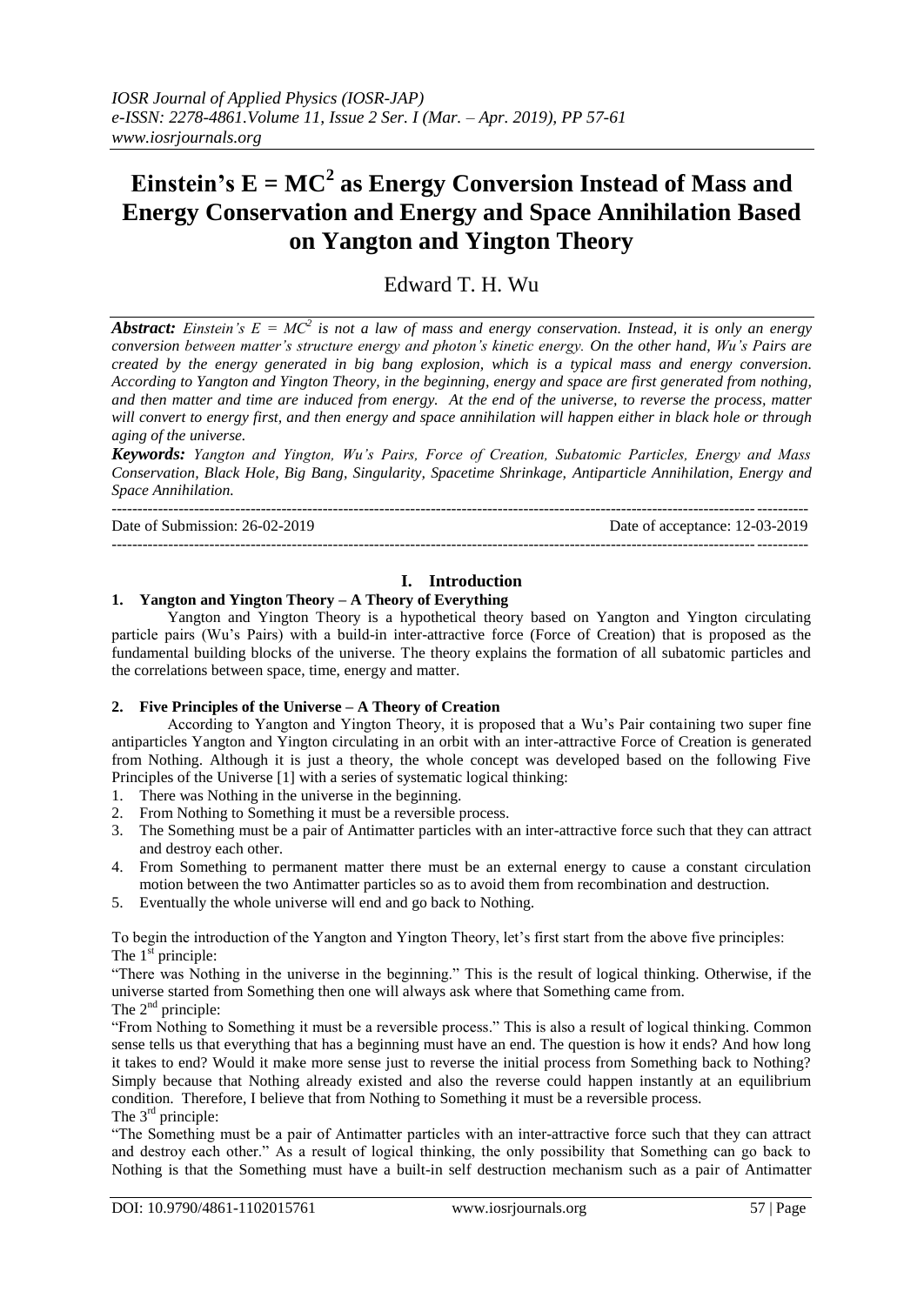particles, Yangton and Yington Pair, with an inter-attractive Force of Creation for the enforcement of self destruction.

The  $4<sup>th</sup>$  Principle:

"From Something to permanent matter there must be an external energy to cause a circulation motion between the two Antimatter particles so as to avoid recombination and destruction." A circulation motion between two particles can be produced by two opposite motions against a vertical force. Since Force of Creation is the vertical force between the two Antimatter particles, and the external force could be provided by Big Bang explosion, this principle is very well supported by the Big Bang Theory. The  $5<sup>th</sup>$  Principle:

"Eventually the whole universe will end and go back to Nothing." With logical thinking the universe can only be ended with Nothing. Otherwise, it will become a never ending story. Only going back to Nothing can stop this paradox.

## **3. Yangton and Yington – The Basic Particles**

It is proposed that Yangton and Yington [2] are a pair of super fine Antimatter particles that can only be produced together with inter-attractive Force of Creation simultaneously from an empty space named as "Nothing". This Yangton and Yington Pair with Force of Creation [2] known as "Something" can recombine and destroy each other so that Something can go back to Nothing. Both Yangton and Yington are the fundamental particles of the universe. They can be used to form Something (Fig. 1) and Wu's Pair (Fig. 2) [2]. Something is only a temporary particle, but Wu's Pair is a permanent particle which is the building block of all matter such as photons, quarks, electrons, positrons, neutrons, protons and Dark Matters, etc [3].

Instead of solid particles, Yangton and Yington can also be considered as two tiny Energy Whirlpools (Energy Particles) with opposite spin up (Yangton) and spin down (Yington) directions generated by the energy released from the Big Bang explosion.



Fig. 1 Something - a Yangton and Yington pair with Force of Creation.

#### **4. Force of Creation – The Fundamental Force**

Yangton and Yington must coexist with an inter-attraction force named "Force of Creation" (Fig. 1), such that recombination and destruction can be enforced and Something will go back to Nothing. Therefore, the reaction of this reversible process can be represented by the following formulas: Nothing  $\rightarrow$  Yangton  $\Theta$  Yington  $\Delta E = E_{\text{Cretion}}$ 

Or

# ECreation**↔** Yangton Θ Yington

Where "Θ" represents Force of Creation, "Yangton Θ Yington" represents Something and E<sub>Creation</sub> is Energy of Creation.

The inter-attractive Force of Creation between Yangton and Yington is the fundamental force in the universe, which can be used to generate String Force for the formation of elementary subatomic particles such as quarks, leptons, gluons and bosons; as well as the Four Basic Forces including gravitational force, electromagnetic force, weak force and strong force for the formation of composite subatomic particles such as proton, neutron and nucleus.

# **5. Big Bang – How the Universe Started?**

About 13.8 billion years ago, there was nothing – no space, time, energy or matter, which is known as "None". Then a Big Bang [4] exploded. Immediately, space was created and energy was released from a single point known as "Singularity". Energy released from Big Bang explosion was used to generate Yangton and Yington Pairs with inter-attractive Force of Creation and subsequently drive them into a circulating motion. This circulating motion could prevent the recombination and destruction of the Yangton and Yington Pairs such that Something couldn't go back to Nothing and thus a permanent Wu's Pairs (Fig. 2) [2] could be formed.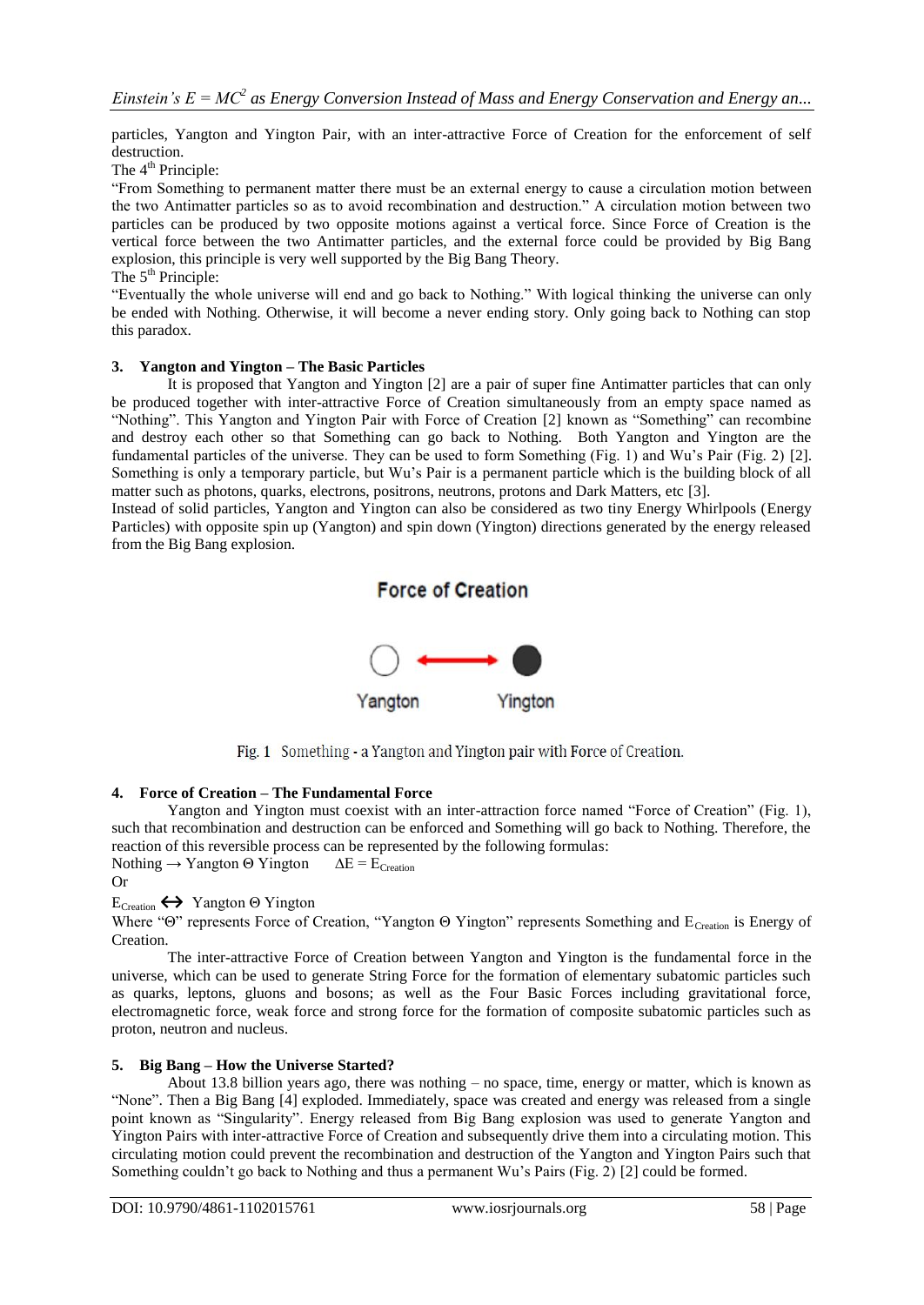## **6. Circulation – How Matter Become Permanent?**

The energy released from the Big Bang explosion could drive Yangton and Yington particles into a circulating motion [2]. This circulating motion not only prevents the attraction and destruction between Yangton and Yington particles, but it also makes them alive and in operation.

Circulation can also be found commonly in our cosmos such as that electron circulating the nucleus, moons circulating planets, planets circulating stars, stars circulating the galaxies, etc. Therefore, circulation is the key to making a matter permanent. This is, again, a result of logical thinking.

#### **7. Wu's Pair – The Building Block of the Universe**

When Something became a permanent matter, a Yangton and Yington circulating pair with interattractive Force of Creation named as "Wu's Pair" (Fig. 2) was formed. These Wu's Pairs are the fundamental building blocks (God's Particles) of all matter such as photons, quarks, electrons, positrons, neutrons, protons, etc.

From Something to a permanent Wu's Pair, the reaction process can be represented by the following formulas:

Yangton  $\Theta$  Yington  $\rightarrow$  Yangton  $\Phi$  Yington  $\Delta E = E_{Circulation}$ Or

ECreation + ECirculation**↔** Yangton Φ Yington

Where "Yangton Θ Yington" represents Something – a temporary Yangton and Yington pair. "Yangton Φ Yington" represents Wu's Pair – a permanent Yangton and Yington circulating pair.  $E_{Circulation}$  is the circulation energy including potential and kinetic energies that is contributed by the Big Bang explosion.



Fig. 2 Wu's Pair - a Yangton and Yington circulating pair.

# **II. Mass and Energy Conversion**

It is assumed that mass and energy are convertible such as that Yangton and Yington particles (could be considered as energy particles) can be produced by the energy generated from the Big Bang explosion.

 $E_{\text{Cretion}} + E_{\text{Circulation}} \leftrightarrow$  Yangton Φ Yington

The conversion between Mass and Energy can also be commonly found in LHC experiments [5]. In some cases, an external energy must be applied to overcome the activation energy like any other chemical reactions. Because of these reasons, antiparticle pairs can be formed from vacuum by external energy. Heavy particles can be produced from light particles [6] and gamma ray can be generated from antiparticle annihilations [7]. Furthermore, a virtual photon [8] can be used to represent an energy transformation process.

# **III. Einstein's**  $E = MC^2$

When a matter explodes it becomes a bundle of free photons escaping into the space at a constant speed of 3 x 108 m/s. A massive energy in the magnitude of  $MC^2$  is released. This theory is proposed by Einstein [9]. The theory predicts that matter and energy is interchangeable. Additionally a huge amount of energy can be released through the transformation (nuclear reaction).

Because photon is a free Wu's Pair travelling in space according to Yangton and Yington Theory, it is assumed that, during the explosion, a group of subatomic particles with mass M were first escaped into the space having kinetic energy  $\frac{1}{2}MC^2$  at a light speed 3 x 10<sup>8</sup> m/s. And subsequently, Wu's Pairs were separated from the subatomic particles to form photons. Since mass M is the total amount of Wu's pairs times Wu's Unit Mass which remains unchanged during the explosion,  $E = MC^2$  has nothing to do with the transformation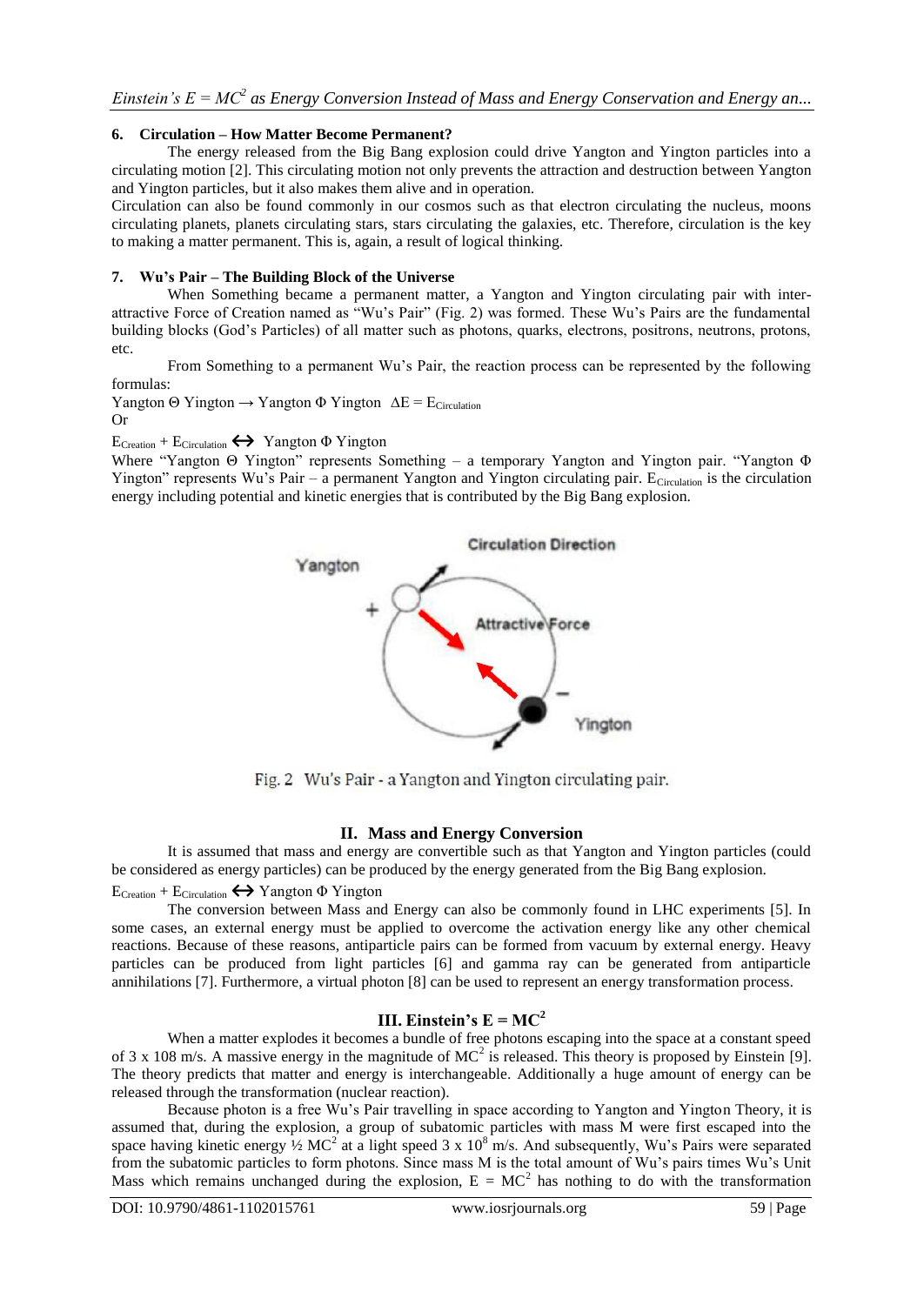between mass and energy. In fact, it is an energy conversion from subatomic particle's structure energy (generated from string force and four basic forces) and kinetic energy to photon's kinetic energy Mhν.

It is believed that the energy  $(E_{Cretion} + E_{Circulation})$  needed for the conversion between energy and matter (Wu's Pairs) such as those generated in Big Bang explosion and nuclear reactions should be much bigger than  $MC<sup>2</sup>$ .

#### **IV. Creation and Annihilation of Space and Energy**

Among the four basic elements of the universe: space, time, energy and matter, it is believed that space and energy are two primary elements, and time and matter are two secondary ones or induced elements. Matter is the distribution of energy and time is the change of the distribution of energy and the motion of matter.

During Big Bang explosion, space and energy were first created together from None. The process should be reversible such that space and energy can recombine and destroy each other to ensure that everything will return back to None. This is called "Annihilation of Space and Energy".

#### None  $\leftrightarrow$  Space + Energy

It is further proposed that both space and energy were created in the Singularity during the Big Bang explosion. Subsequently, in accompany with time, Wu's Pairs were formed from energy and then all matter was produced and the universe was born.

#### **V. End of the Universe**

It is proposed that Yangton and Yington will eventually recombine and destroy each other to release Energy of Creation and Energy of Circulation which then annihilate with space to return back to None, so is the end of the universe. According to Yangton and Yington Theory, Wu's Pairs (Yangton and Yington Circulating Pairs) – the building block of all matter (physical universe) could be ended in one of two ways:

#### **1. Black Holes**

In the Black Hole, the circulation of Yangton and Yington Pair is first destroyed by the massive gravitational force, followed by the recombination and destruction of Yangton and Yington Pairs, then massive energy (Energy of Creation and Energy of Circulation) is released. Finally, energy annihilates with space and everything enters into a Singularity to become None.

#### **2. Aging of the Universe**

After trillions of years, due to Wu's Spacetime Shrinkage Theory [10], recombination and destruction between a Yangton and Yington Pair will occur. Finally, each Yangton and Yington Pair will form a tiny Singularity where Yangton and Yington Pair will convert to energy (Energy of Creation and Energy of Circulation), then annihilate with a tiny space to become None.

#### **VI. Conclusion**

Einstein's  $E = MC^2$  is not a law of mass and energy conservation. Instead, it is only an energy conversion between matter's structure energy and photon's kinetic energy. Wu's Pairs on the other hand are created by the energy generated in big bang explosion, which is a typical mass and energy conversion. According to Yangton and Yington Theory, in the beginning, energy and space are first generated from nothing, and then matter and time are induced from energy. At the end of the universe, to reverse the process, matter will convert to energy first, and then energy and space annihilation will happen either in the black hole or through the aging of the universe.

#### **References**

- [1]. Edward T. H. Wu" Five Principles of the Universe and the Correlations of Wu's Pairs and Force of Creation to String Theory and Unified Field Theory." IOSR Journal of Applied Physics (IOSR-JAP), vol. 10, no. 4, 2018, pp. 17-21.
- [2]. Edward T. H. Wu, "Yangton and Yington–A Hypothetical Theory of Everything", Science Journal of Physics, Volume 2015, Article ID sjp-242, 6 Pages, 2015, doi: 10.7237/sjp/242.
- [3]. Edward T. H. Wu. "Subatomic Particle Structures and Unified Field Theory Based on Yangton and Yington Hypothetical Theory". American Journal of Modern Physics. Vol. 4, No. 4, 2015, pp. 165-171. doi: 10.11648/j.ajmp. 20150404.13.
- [4]. "Big-bang model". Encyclopedia Britannica. Retrieved 11February 2015.
- [5]. Highfield, Roger. ["Large Hadron Collider: Thirteen ways to change the world".](http://www.telegraph.co.uk/science/large-hadron-collider/3351899/Large-Hadron-Collider-thirteen-ways-to-change-the-world.html) [The Daily Telegraph.](https://en.wikipedia.org/wiki/The_Daily_Telegraph) London. Retrieved 2008-10-10.
- [6]. J. Christman (2001). "The Weak Interaction" (PDF). Physnet. Michigan State University.
- [7]. "The Standard Model [Particle decays and annihilations"](http://particleadventure.org/eedd.html)*.* The Particle Adventure: The Fundamentals of Matter and Force. [Lawrence Berkeley National Laboratory.](https://en.wikipedia.org/wiki/Lawrence_Berkeley_National_Laboratory) Retrieved 17 October2011*.*
- [8]. Zee, Anthony (2010). Quantum Field Theory in a Nutshell (2nd ed.). [Princeton University Press.](https://en.wikipedia.org/wiki/Princeton_University_Press) [ISBN](https://en.wikipedia.org/wiki/International_Standard_Book_Number) [978-0691140346.](https://en.wikipedia.org/wiki/Special:BookSources/978-0691140346)
- [9]. Einstein, A. (1905), "Ist die Trägheit eines Körpers von seinem Energie inhalt abhängig?", Annalen der Physik, 18: 639– 643, [Bibcode:](https://en.wikipedia.org/wiki/Bibcode) [1905 AnP...323..639E,](http://adsabs.harvard.edu/abs/1905AnP...323..639E) [doi:](https://en.wikipedia.org/wiki/Digital_object_identifier)[10.1002/andp.19053231314.](https://dx.doi.org/10.1002%2Fandp.19053231314) See also th[e English translation.](http://www.fourmilab.ch/etexts/einstein/E_mc2/www/)